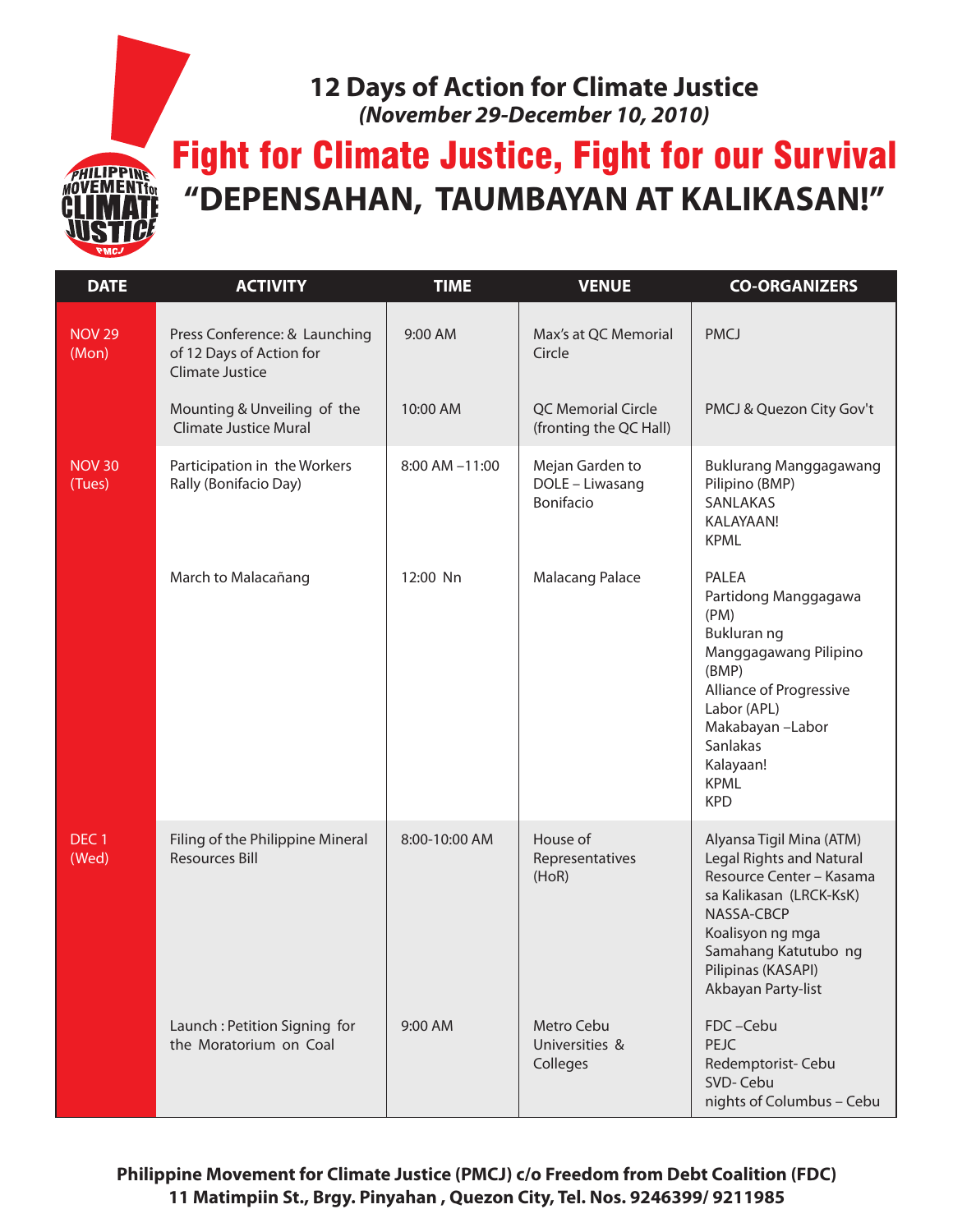| <b>DATE</b>                 | <b>ACTIVITY</b>                                                                                                                                                     | <b>TIME</b>                      | <b>VENUE</b>                                                                              | <b>CO-ORGANIZERS</b>                                                                                                                                                        |
|-----------------------------|---------------------------------------------------------------------------------------------------------------------------------------------------------------------|----------------------------------|-------------------------------------------------------------------------------------------|-----------------------------------------------------------------------------------------------------------------------------------------------------------------------------|
| DEC <sub>2</sub><br>(Thurs) | "Nasalanta Na, Dinedemolish<br>at Pino-foreclose Pa!"<br>March-Rally against<br>Demolition & Foreclosure in<br><b>Urban Poor Relocation Sites</b><br>& Communities) | <b>10 AM</b>                     | <b>HUDCC</b>                                                                              | Kongreso ng Pagkakaisa sa<br>Maralitang Lungsod<br>(KPML)<br><b>LUPA</b><br>Koalisyong Pabahay ng<br>Pilipinas (KPP)                                                        |
| DEC <sub>3</sub><br>(Fri)   | Women's Community Forum<br>on Disaster Resilliency &<br>Climate Justice                                                                                             | 9:00AM                           | Marilao, Bulacan<br>(relocation site)                                                     | FDC Women's Committee                                                                                                                                                       |
|                             | Day Care Centers Assembly on<br>Environment                                                                                                                         | 9:00AM - 5 PM                    | Amphi Theater,<br>Wildlife                                                                | Piglas Kababaihan                                                                                                                                                           |
|                             | <b>Filing of Formal Complaint</b><br>Against DENR - Visayas for<br><b>Granting ECC to Coal Ash</b><br>Dumping                                                       | 10:00AM                          | Cebu Ombudsman                                                                            | FDC - Cebu<br>PEJC<br>Nagpakabana<br>YAD - Cebu<br><b>FCAID</b>                                                                                                             |
| DEC <sub>4</sub><br>(Sat)   | Kapihan sa Komunidad at<br>Mga Pinuno ng Barangay<br>Launching of the "Survival<br>Garden"                                                                          | 9:00 AM                          | Malabon<br>Navotas<br>Bataan / Central<br>Luzon                                           | Youth Against Debt (YAD)<br>Youth for Nationalis, &<br>Democracy (YND)<br><b>PRRM</b>                                                                                       |
| DEC <sub>5</sub><br>(Sun)   | Participation in the<br>International Marathon led by<br>Quezon City Government, Et.al.                                                                             | AM                               | Quezon City<br><b>Memorial Circle</b><br>(fronting the Quezon<br>City Hall)               | LRC & PMCJ (participants)                                                                                                                                                   |
|                             | <b>Actions Against Coal Power</b><br>Plants                                                                                                                         | 10:00AM                          | <b>Bacolod City, Iloilo</b><br>City, Cebu City,<br>Subic/Mariveles,<br>Bataan             | Freedom from Debt<br>Coalition<br>FDC - Negros City<br><b>Negros Environmental</b><br>Watch (NEW)<br>FDC - Iloilo City<br>FDC - Cebu City<br>PEJC - Cebu City<br><b>KPD</b> |
|                             | Simultaneous Ringing of Parish<br><b>Bells</b><br>Reading of Pastoral Letter &<br>Prayers for Govt & Phil<br>Delegation to the UNFCCC                               | 12:00 noon<br><b>During Mass</b> | Bacolod City, Iloilo<br>City, Cebu City,<br>General Santos City,<br><b>Bataan and NCR</b> | FCAID, OFM, SFIC, SVD -<br>Cebu, Redemptorist - Cebu                                                                                                                        |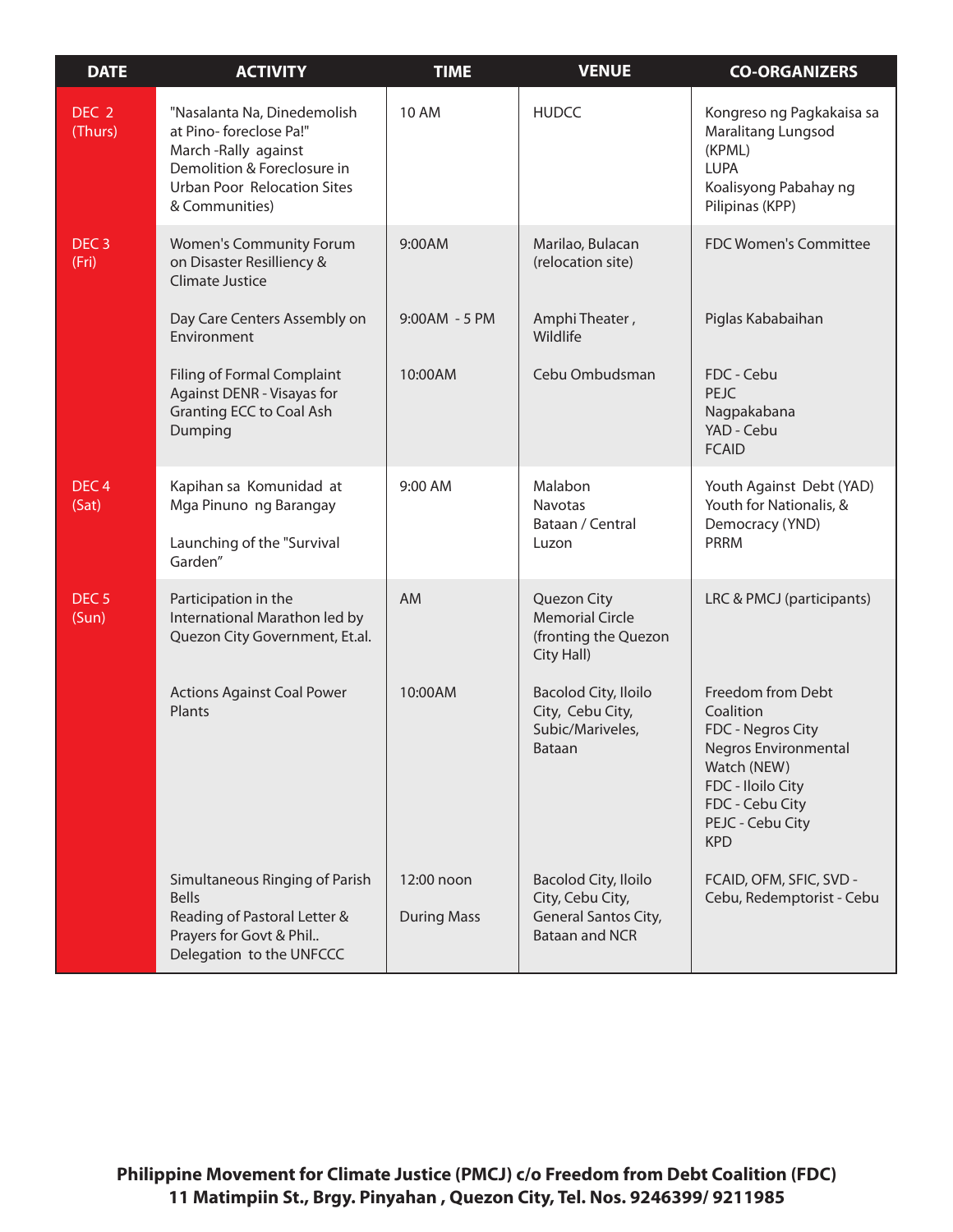| <b>DATE</b>                | <b>ACTIVITY</b>                                                                                                                                                             | <b>TIME</b>                   | <b>VENUE</b>                                                                    | <b>CO-ORGANIZERS</b>                                                                                                                                                                                                                      |
|----------------------------|-----------------------------------------------------------------------------------------------------------------------------------------------------------------------------|-------------------------------|---------------------------------------------------------------------------------|-------------------------------------------------------------------------------------------------------------------------------------------------------------------------------------------------------------------------------------------|
|                            | Simultaneous Kite Flying<br>(part of FOE Regionally -<br><b>Coordinated Actions vs Coal)</b>                                                                                | 2:00PM                        | Brgy. Maasim,<br>Saranggani<br><b>General Santos City</b><br>Davao City         | <b>Legal Rights and Natural</b><br>Resource Center -LRC-KsK<br><b>Maasim People's Coalition</b><br><b>Against CC</b><br>SOCSKSARGEN<br><b>Climate Action Network</b><br>Davao Against Coal<br><b>LRC Davao City</b><br>Alyansa Tigil Mina |
| DEC <sub>6</sub><br>(Mon)  | Farmers' Forum-Dialogue with<br>the Dept. of Agriculture                                                                                                                    | 9-12:00 NN                    | Department of<br>Agriculture                                                    | Task Force Food Sovereignty<br>(TFFS)<br>Pambansang Koalisyon ng                                                                                                                                                                          |
|                            | Creative Action with the DA                                                                                                                                                 | 10:00 AM                      | Dept. of Agriculture                                                            | Kababaihan sa Kanayunan<br>(PKKK)                                                                                                                                                                                                         |
|                            | Stakeholders Dialogue with<br>DENR-MGB on Mining in<br>Lanuza Bay                                                                                                           | 10:00 AM                      | <b>DENR</b>                                                                     | <b>TAMBUYOG</b>                                                                                                                                                                                                                           |
|                            | Launching of Shame Campaign<br>VS. Mining                                                                                                                                   | 1:00 - 4:00 PM<br>(tentative) | <b>UP Balay Kalinaw</b><br>(tentative)                                          | LRC-KsK<br><b>ATM</b>                                                                                                                                                                                                                     |
|                            | (Dec 6 & 7 - part of La Via<br><b>Campesina's Global Call for</b><br><b>1,000 Cancuns)</b>                                                                                  |                               |                                                                                 |                                                                                                                                                                                                                                           |
| DEC <sub>7</sub><br>(Tues) | <b>Fluvial Protests in Coastal Areas</b><br>(with "Salubong" of<br>Laguna Lake fishers and farmers)                                                                         | 8:00 AM                       | Manila Bay - Laguna<br>Lake<br>(meeting point:<br>Napindan Lock -<br>Guadalupe) | Kilusang Mangingisda (KM)<br>Aniban ng Manggagawa sa<br>Agrikltura (AMA)<br><b>TAMBUYOG</b><br><b>PKKK</b><br><b>PKSK</b>                                                                                                                 |
|                            | Community Forum on Laguna<br>Lake Dredging Project                                                                                                                          | 9:00 AM                       |                                                                                 | Laguna Lake-Rizal<br><b>Trisectoral Initiative</b><br>Makabayan - Pilipinas                                                                                                                                                               |
|                            |                                                                                                                                                                             |                               |                                                                                 | Laguna Lake-Rizal<br><b>Trisectoral Initiative</b><br>Makabayan-Pilipinas<br>Centro Saka                                                                                                                                                  |
|                            | <b>Water Festival</b>                                                                                                                                                       | Wholeday                      | Sibuyan Island                                                                  | Sibuyan Island Sentinels<br>League                                                                                                                                                                                                        |
| DEC <sub>8</sub><br>(Wed)  | Actions in WB & Annex 1<br>Embassies<br>(part of Jubilee South-<br><b>APMDD's call for Globally-</b><br><b>Coordinated Actions vs</b><br><b>WB/IFIs in Climate Finance)</b> | 10:00 am                      | WB & Annex 1<br>Embassies                                                       | Freedom from Debt<br>Coalition (FDC)<br><b>FCAID</b><br><b>GCAP</b> – Philippines<br>Youth against the Debt                                                                                                                               |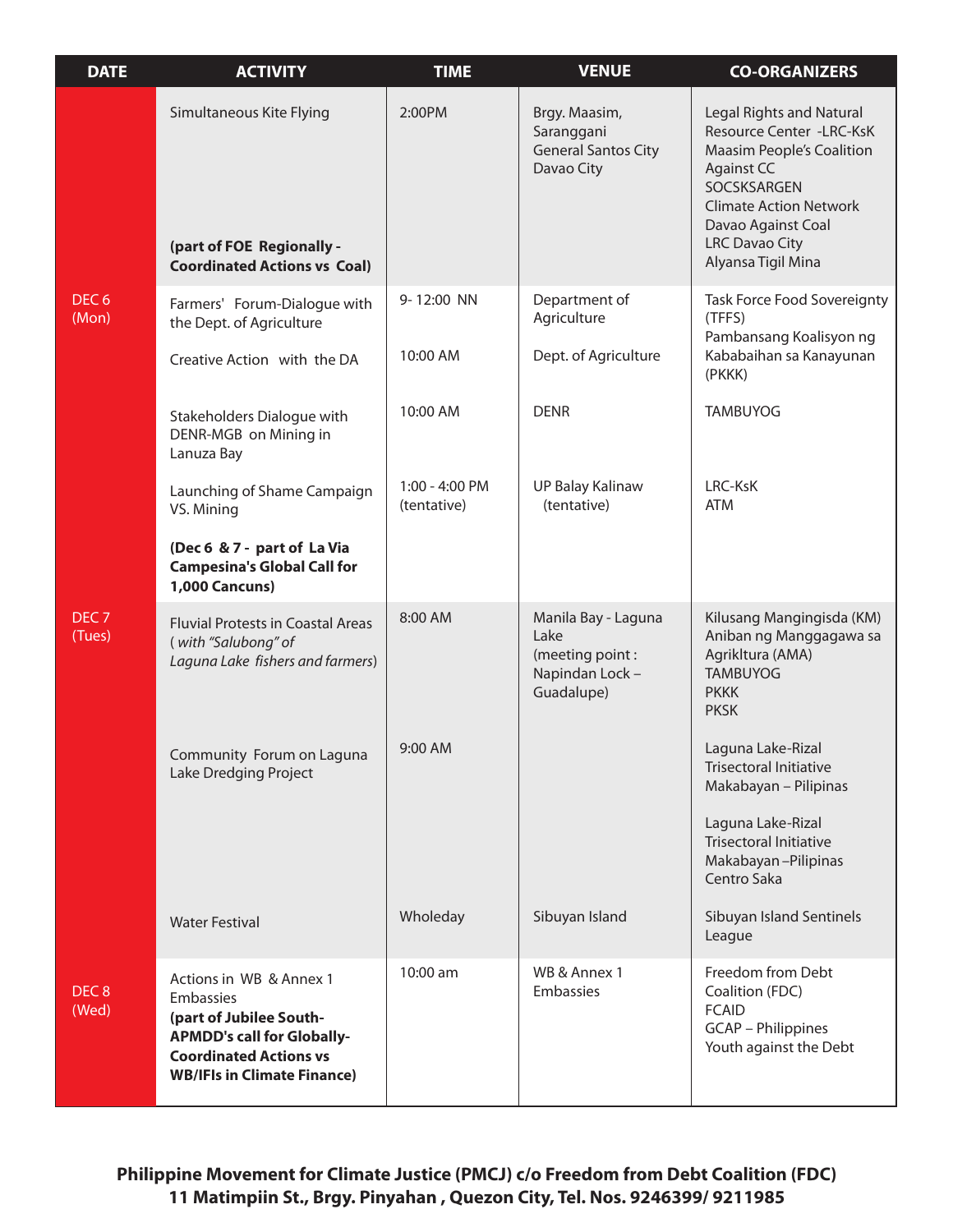| <b>DATE</b>                 | <b>ACTIVITY</b>                                                                                                                                                                             | <b>TIME</b>               | <b>VENUE</b>                                    | <b>CO-ORGANIZERS</b>                                                                                                                                                  |
|-----------------------------|---------------------------------------------------------------------------------------------------------------------------------------------------------------------------------------------|---------------------------|-------------------------------------------------|-----------------------------------------------------------------------------------------------------------------------------------------------------------------------|
|                             | <b>Rural Women and Climate</b><br>Change Conference (Dec 8-9)                                                                                                                               |                           |                                                 | Pambansang Koalisyon ng<br>Kababaihan sa Kanayunan<br>(PKKK)                                                                                                          |
| DEC <sub>9</sub><br>(Thurs) | No to CDM, No to False<br>Solutions!<br>Nat'l Youth Environmental Conf<br>(Dec 9-12)                                                                                                        | <b>TBA</b>                | <b>TBA</b><br>Ateneo de Manila<br>Univ.         | Focus on the Global South                                                                                                                                             |
| <b>DEC 10</b><br>(Fri)      | Joint Actions with Human<br><b>Rights Groups</b><br>- Commission on Human<br>Rights<br>- HR Violation Stops<br>Public Forum on Climate Justice<br>& the Right to Healthful Ecology          | 7:00 AM<br>10:00 -5:00 AM | <b>CHR</b>                                      | PMCJ & PAHRA                                                                                                                                                          |
|                             | Action @ the Philippine Nuclear<br>Summit<br>Candle Lighting/The People's<br><b>Continuing Fight for Climate</b><br>Justice & Survival<br>** Community Action in<br>Morong, Bataan (Dec 11) | AM<br>5:30 -6:30 PM       | Sofitel Hotel<br><b>Tomas Morato</b><br>Rotunda | FDC- Cebu, TFDP-Visayas<br>FIND - Visayas , Human<br>Rights Defenders Pilipinas<br>Nuclear-Free Bataan<br>Movement<br>PMCJ & PAHRA<br>Nuclear-Free Bataan<br>Movement |